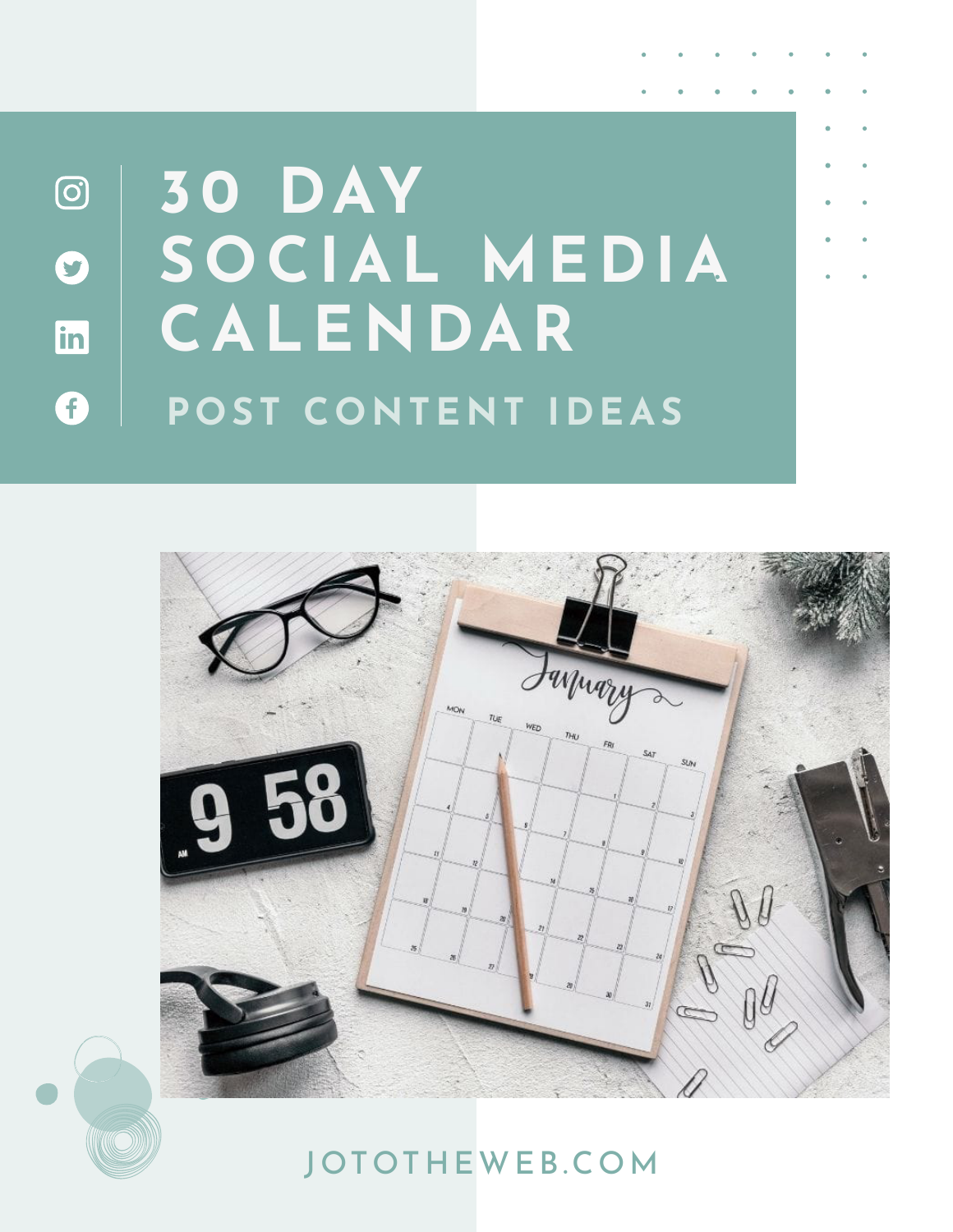# **WELCOME**

Thank you for downloading this social media content calendar!

Thinking of what to post each day can be difficult. Here are 30 days worth of content ideas to post on social media. Remember the goal of social media is to engage, educate, entertain and endorse and to keep it social!



## **HELLO, I'M JO**

**WEB DESIGNER**



A.

 $\odot$ 



രി  $\boldsymbol{\Omega}$  $\mathbf{m}$  Hello! I'm Jo, Web Designer & Founder of Jo to the Web Solutions.

Based in Halifax, Nova Scotia and serving clients globally, I specialize in [custom web](https://jototheweb.com/services) [design](https://jototheweb.com/services) and e-commerce websites that help businesses thrive online.

Read more [about me](https://jototheweb.com/about) and see [examples of my](https://jototheweb.com/portfolio) [work](https://jototheweb.com/portfolio). If you have any questions or would like help with a new website, let's connect!

## P [LET'S CONNECT](https://jototheweb.com)

### [JOTOTHEWEB.COM](https://jototheweb.com)